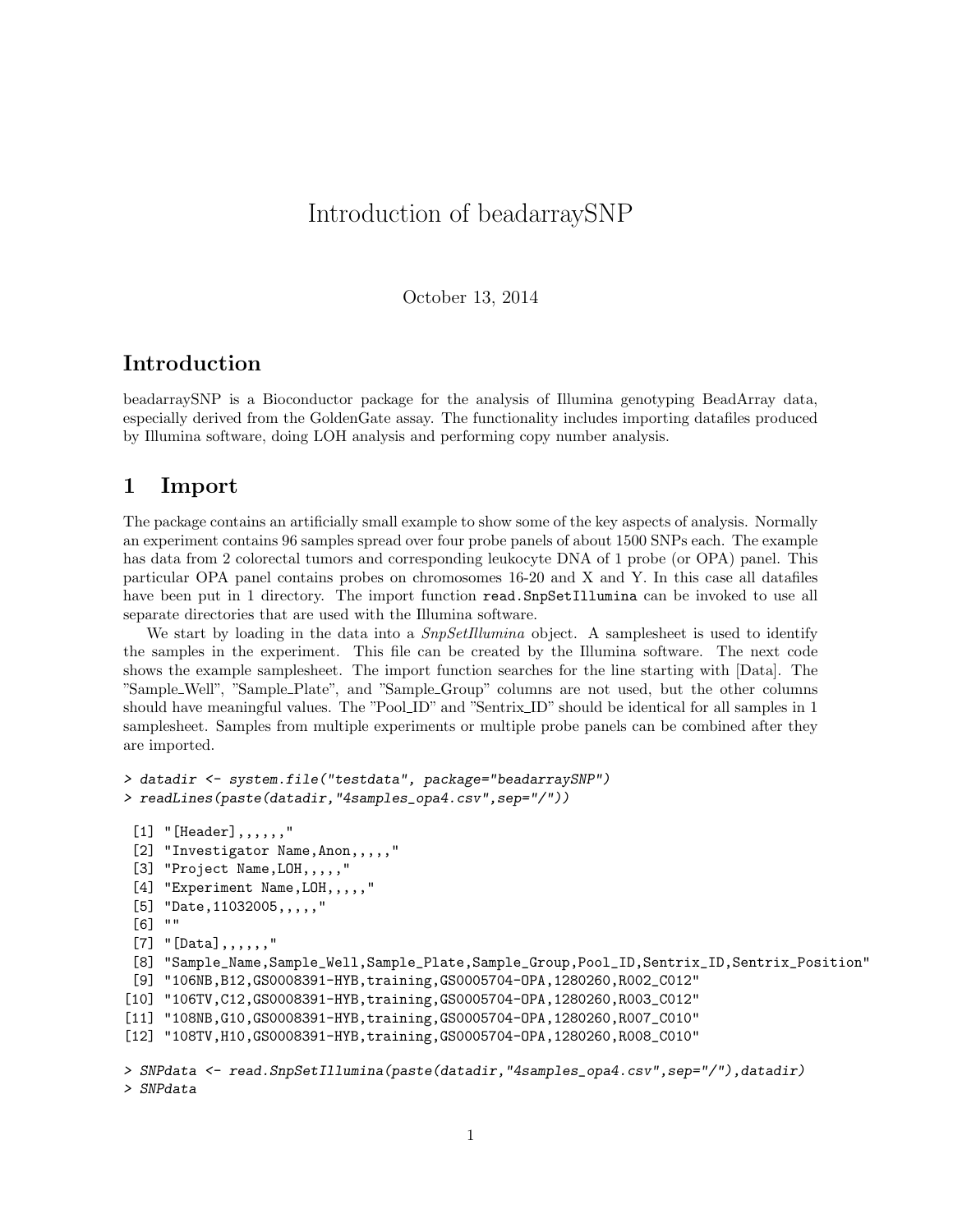```
SnpSetIllumina (storageMode: list)
assayData: 1453 features, 4 samples
  element names: call, callProbability, G, R
protocolData: none
phenoData
  sampleNames: 106NB 106TV 108NB 108TV
  varLabels: Sample_Name Sample_Well ... Col (10 total)
  varMetadata: labelDescription
featureData
  featureNames: rs935971 rs963598 ... rs3093505 (1453 total)
  fvarLabels: OPA snpid ... GTS (8 total)
  fvarMetadata: labelDescription
experimentData: use 'experimentData(object)'
Annotation: GS0005704-OPA
```
The targets file contains extra information on the samples which are important during normalization. The NorTum column indicates normal and tumor samples. The tumor samples are not used for the invariant set in between sample normalization. The Gender column is used to properly normalize the sex chromosomes. The following lines show a possible way to add these columns to the phenoData slot of the object. If a NorTum and/or Gender column is in the phenoData slot they will be automatically used later on.

```
> pd<-read.AnnotatedDataFrame(paste(datadir,"targets.txt",sep="/"),sep="\t")
> pData(SNPdata)<-cbind(pData(SNPdata),pData(pd))
```
### 2 Quality control

Illumina Sentrix arrays contain 96 wells to process up to 96 samples. Each well can be used with a separate set of probes or OPA panel. The example shows the QC of the full experiment form which the example files were taken. This experiment consisted of 24 samples with 4 probe panels each

```
> qc<-calculateQCarray(SNPdata)
```

```
> data(QC.260)
```
> plotQC(QC.260,"greenMed")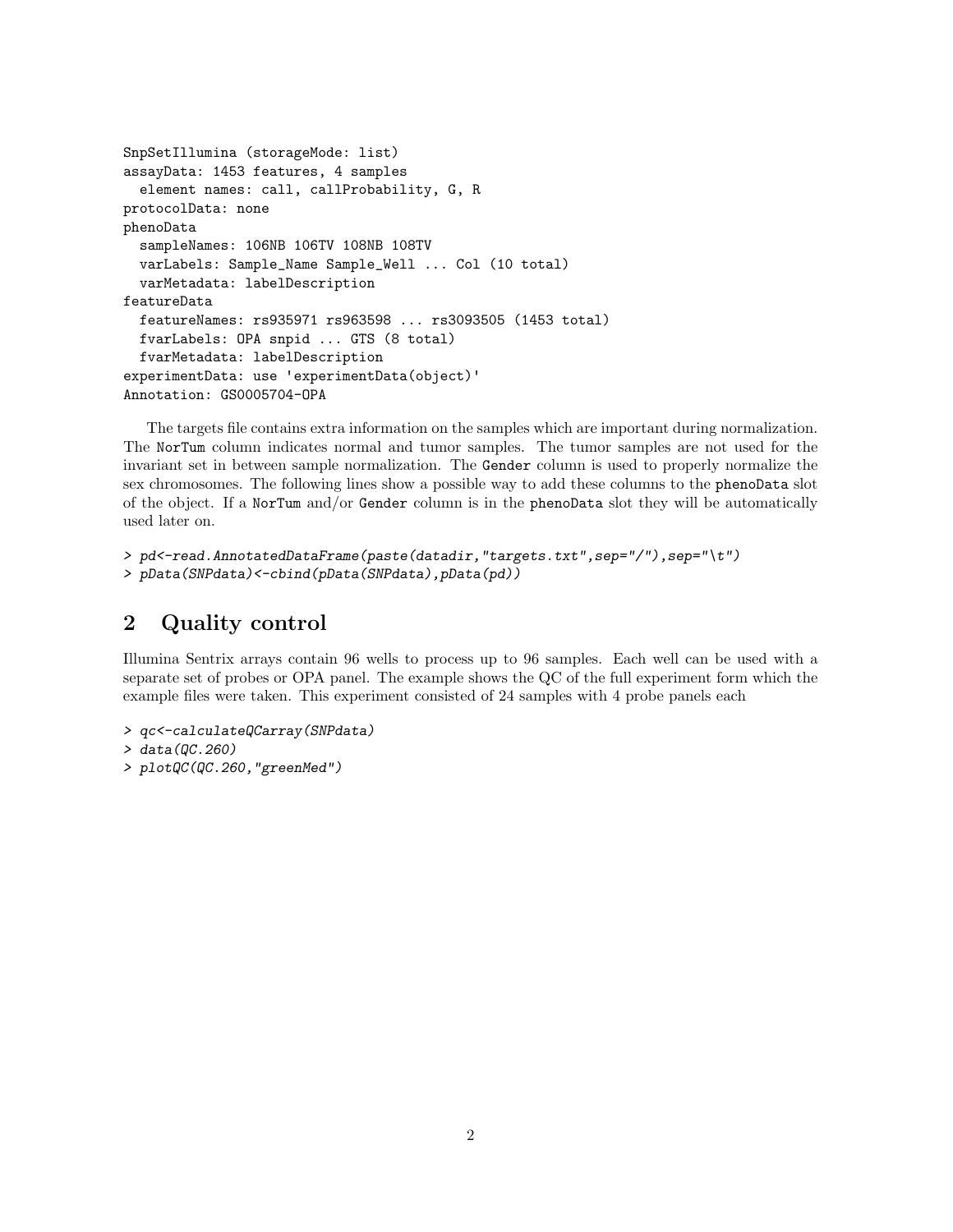

Other types of plots ("intensityMed","greenMed","redMed","validn","annotation", "samples") show the median intensity, median red intensity or identifying information.

```
> par(mfrow=c(2,2),mar=c(4,2,1,1))
```

```
> reportSamplePanelQC(QC.260,by=8)
```

```
> SNPdata<-removeLowQualitySamples(SNPdata,1500,100,"OPA")
```
GS0005704-OPA 4 subsamples, 0 removed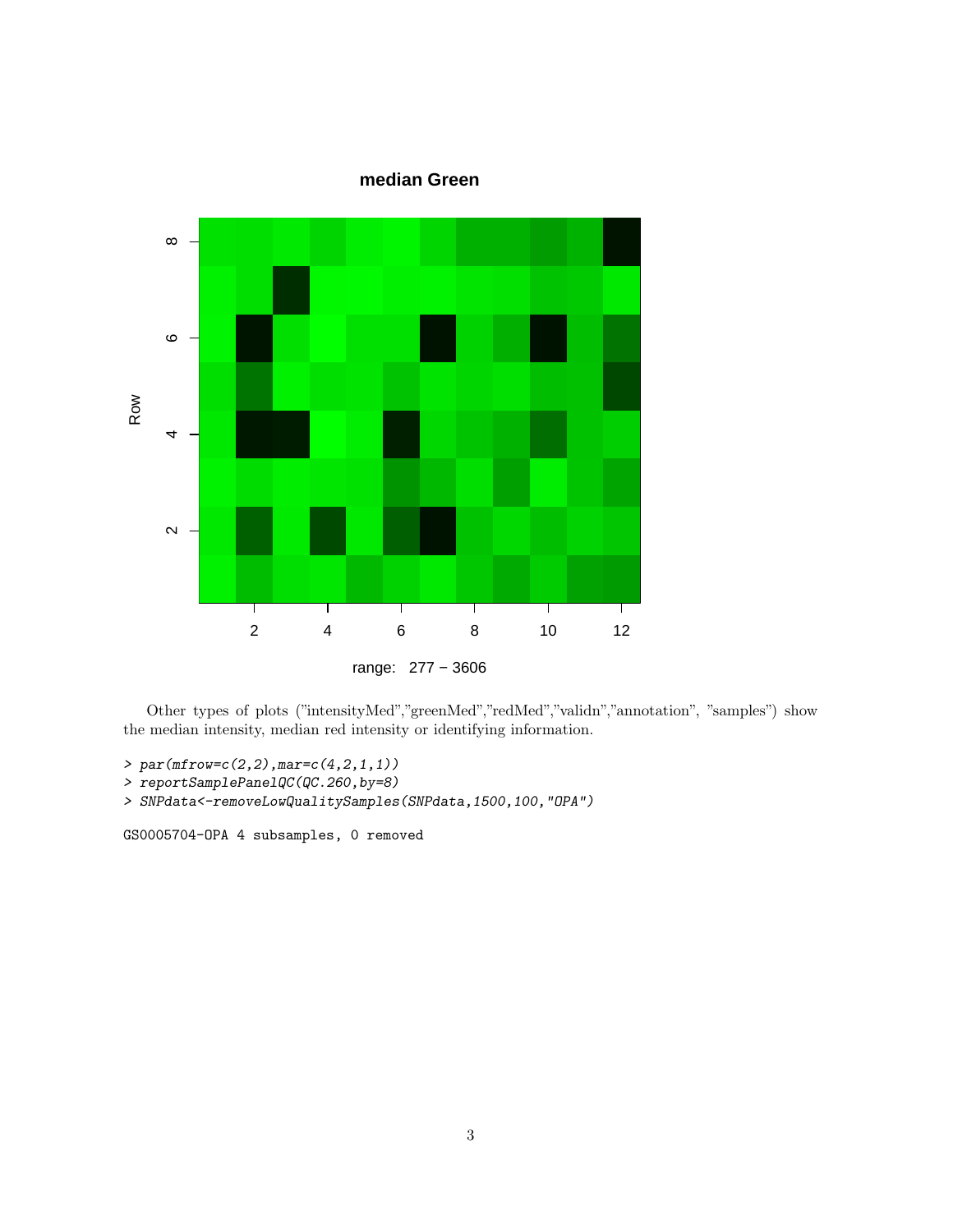

Based on these findings, low quality samples can be removed from the experiment

# 3 Normalization

Normalization to calculate copy number is a multi-step process. In Oosting(2007) we have determined that the following procedure provides the optimal strategy:

- 1. Perform quantile normalization between both colors of a sample. This is allowed because the frequencies of both alleles throughout a sample are nearly identical in practice. This action also neutralizes any dye bias.
- 2. Scale each sample using the median of the high quality heterozygous SNPs as the normalization factor. Genomic regions that show copy number alterations are likely to show LOH(loss of heterozygosity), or are harder to genotype leading to a decrease quality score of the call.
- 3. Scale each probe using the normal samples in the experiment. Assume that these samples are diploid, and have a copy number of 2.
- > SNPnrm<-normalizeBetweenAlleles.SNP(SNPdata)
- > SNPnrm<-normalizeWithinArrays.SNP(SNPnrm,callscore=0.8,relative=TRUE,fixed=FALSE,quantilepersample=T
- > SNPnrm<-normalizeLoci.SNP(SNPnrm,normalizeTo=2)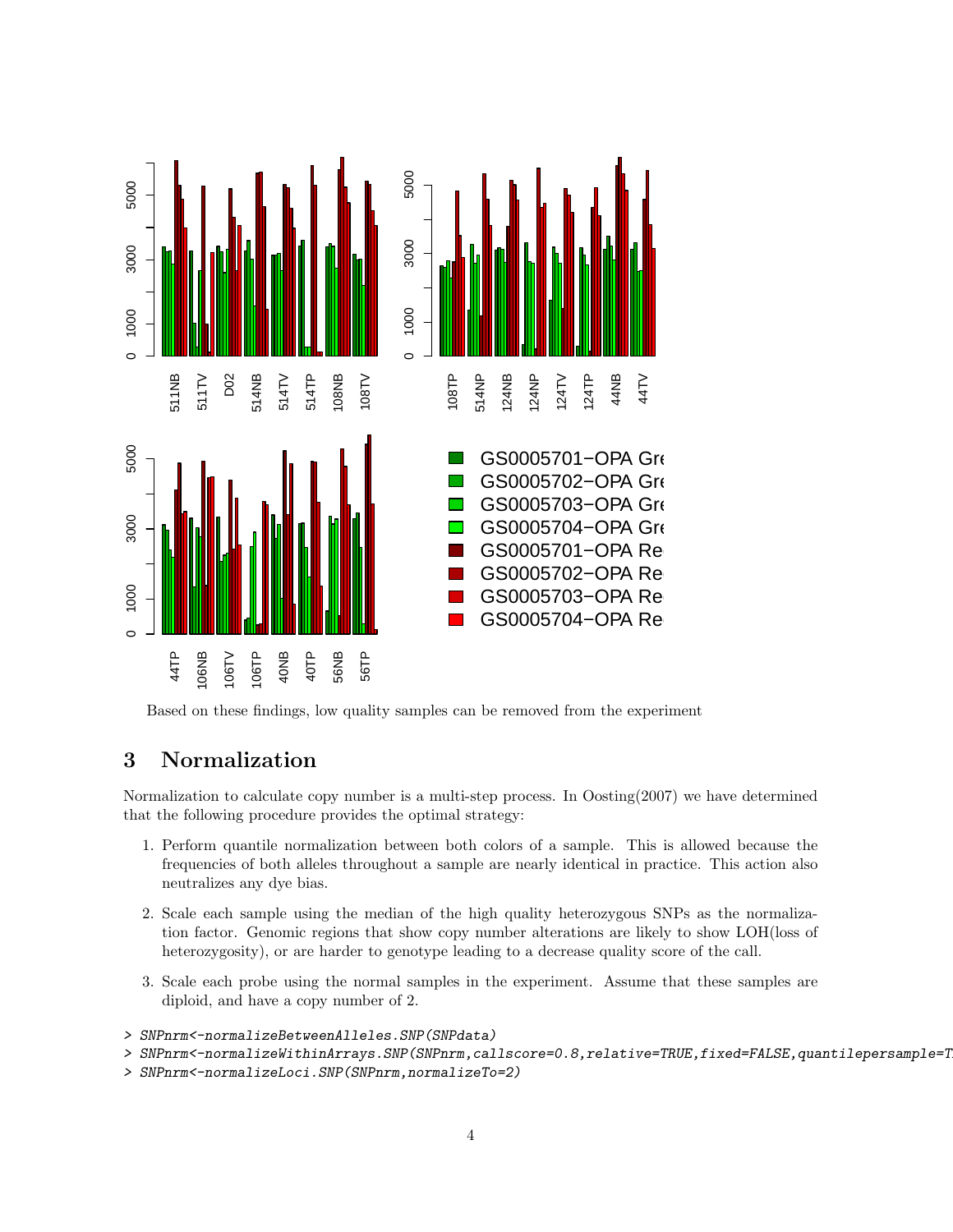# 4 Reporting

Although the OPA panels contain distinct chromosomes, also a few spurious SNPs on other chromosomes are in it. We first select the probes that are located on the chromosomes for this OPA panel.

- > SNPnrm<-SNPnrm[featureData(SNPnrm)\$CHR %in% c("4","16","17","18","19","20","X","Y"),]
- > reportSamplesSmoothCopyNumber(SNPnrm,normalizedTo=2,smooth.lambda=4)



A figure is created of all 4 samples in the dataset with copynumber along the chromosomes.

> reportSamplesSmoothCopyNumber(SNPnrm, normalizedTo=2, paintCytobands =TRUE, smooth.lambda=4,organism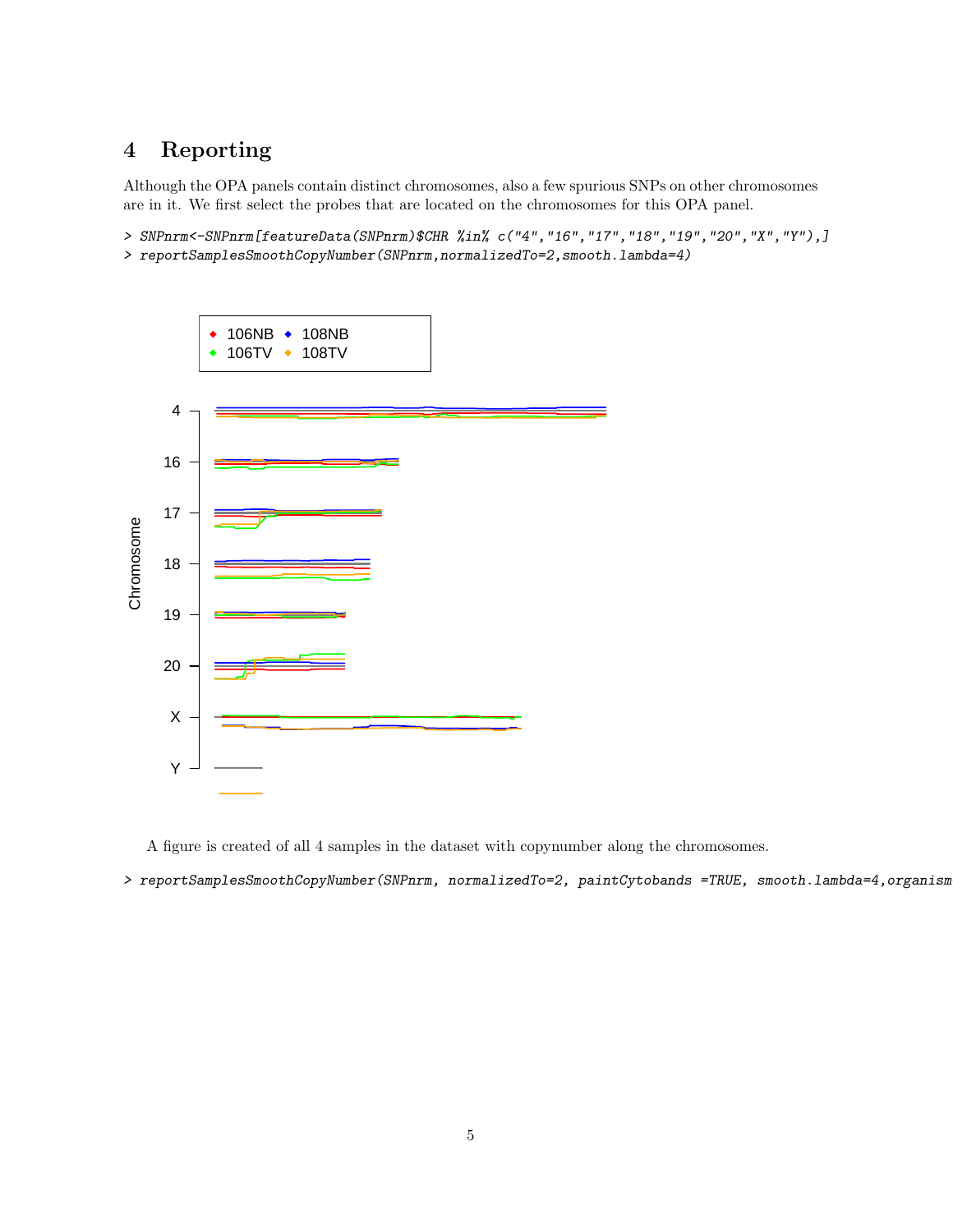

By using the organism a figure is created that shows all chromosomes in 2 columns. Experimental data is plotted wherever it is available in the dataset.

## 5 References

Oosting J, Lips EH, van Eijk R, Eilers PH, Szuhai K, Wijmenga C, Morreau H, van Wezel T. Highresolution copy number analysis of paraffin-embedded archival tissue using SNP BeadArrays. Genome Res. 2007 Mar;17(3):368-76. Epub 2007 Jan 31.

### 6 Session Information

The version number of R and packages loaded for generating the vignette were:

- R version 3.1.1 Patched (2014-09-25 r66681), x86\_64-unknown-linux-gnu
- Locale: LC\_CTYPE=en\_US.UTF-8, LC\_NUMERIC=C, LC\_TIME=en\_US.UTF-8, LC\_COLLATE=C, LC\_MONETARY=en\_US.UTF-8, LC\_MESSAGES=en\_US.UTF-8, LC\_PAPER=en\_US.UTF-8, LC\_NAME=C, LC\_ADDRESS=C, LC\_TELEPHONE=C, LC\_MEASUREMENT=en\_US.UTF-8, LC\_IDENTIFICATION=C
- Base packages: base, datasets, grDevices, graphics, grid, methods, parallel, stats, utils